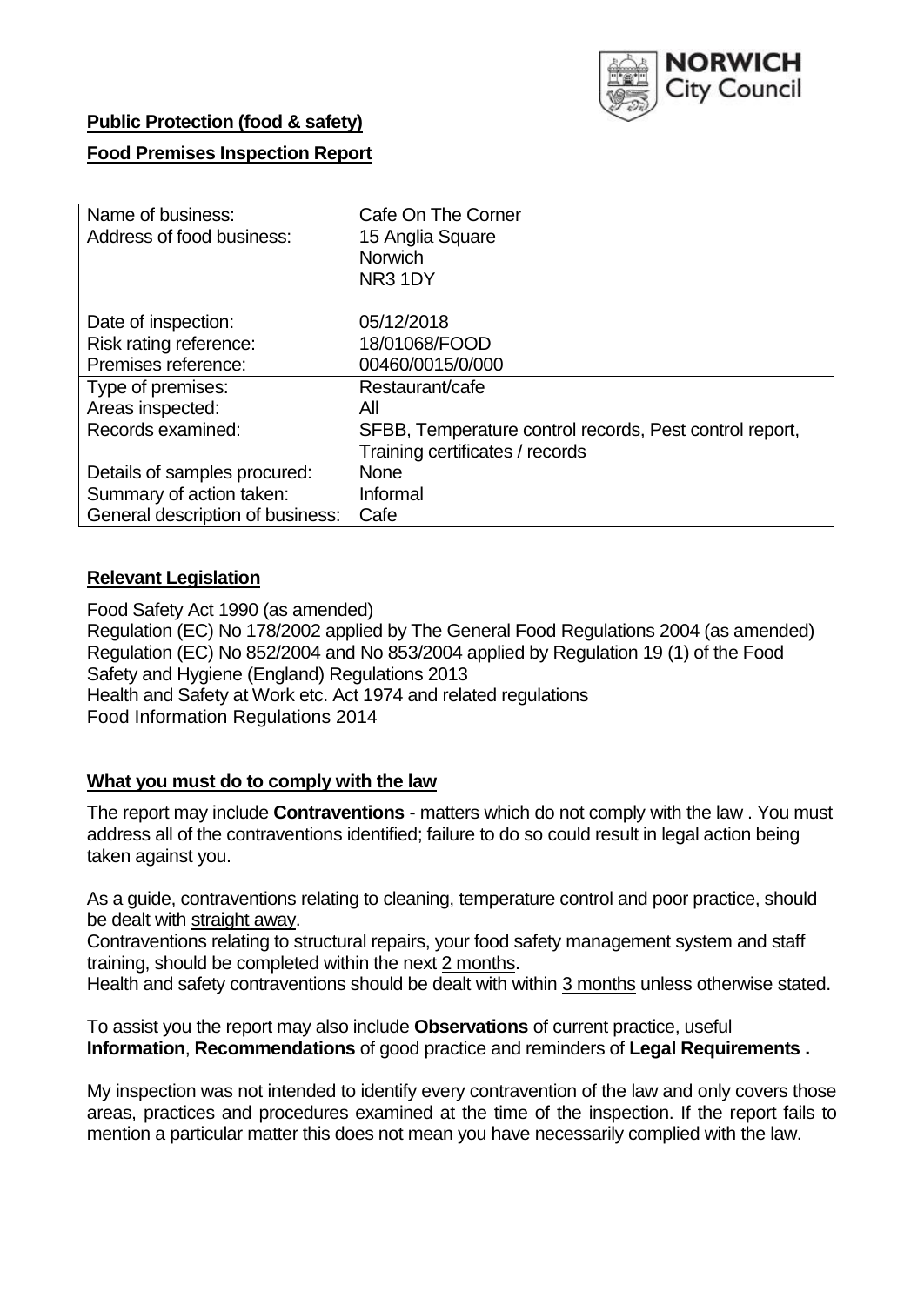# **FOOD SAFETY**

### **How we calculate your Food Hygiene Rating:**

The food safety section has been divided into the three areas which you are scored against for the hygiene rating: 1. food hygiene and safety procedures, 2. structural requirements and 3. confidence in management/control procedures. Each section begins with a summary of what was observed and the score you have been given. Details of how these scores combine to produce your overall food hygiene rating are shown in the table.

| <b>Compliance Area</b>                     |          |    |          | <b>You Score</b> |                |           |    |           |          |  |  |
|--------------------------------------------|----------|----|----------|------------------|----------------|-----------|----|-----------|----------|--|--|
| Food Hygiene and Safety                    |          |    |          | $\Omega$         | 5              | 10        | 15 | 20        | 25       |  |  |
| <b>Structure and Cleaning</b>              |          |    | $\Omega$ | 5                | 10             | 15        | 20 | 25        |          |  |  |
| Confidence in management & control systems |          |    | $\Omega$ | 5                | 10             | 15        | 20 | 30        |          |  |  |
|                                            |          |    |          |                  |                |           |    |           |          |  |  |
| <b>Your Total score</b>                    | $0 - 15$ | 20 |          | $25 - 30$        |                | $35 - 40$ |    | $45 - 50$ | > 50     |  |  |
| <b>Your Worst score</b>                    | 5        | 10 |          | 10               | 15             |           | 20 |           |          |  |  |
|                                            |          |    |          |                  |                |           |    |           |          |  |  |
| <b>Your Rating is</b>                      | 5        | 4  |          | 3                | $\overline{2}$ |           |    |           | $\Omega$ |  |  |

Your Food Hygiene Rating is 5 - a very good standard



# **1. Food Hygiene and Safety**

Food hygiene standards are high. You demonstrated a very good standard of compliance with legal requirements. You have safe food handling practices and procedures and all the necessary control measures to prevent cross-contamination are in place. Some minor contraventions require your attention. **(Score 5)**

### Contamination risks

**Contravention** The following exposed food to the general risk of cross-contamination with bacteria or allergens or its physical contamination with dirt or foreign objects::

- your sanitiser says to rinse off. You have not been. Although you do not prepare directly onto surfaces there is a risk of chemical contamination.(As discussed I recommend you review your sanitiser.)
- gloves are worn all time. Money was handled and then other tasks.
- salad items are not washed before use.

**Information** The FSA (visit www.food.gov.uk for more information) has issued guidance on controlling E.coli 0157 through:

- the complete separation of raw and ready-to-eat food
- the correct use of wash-hand basins and thorough hand washing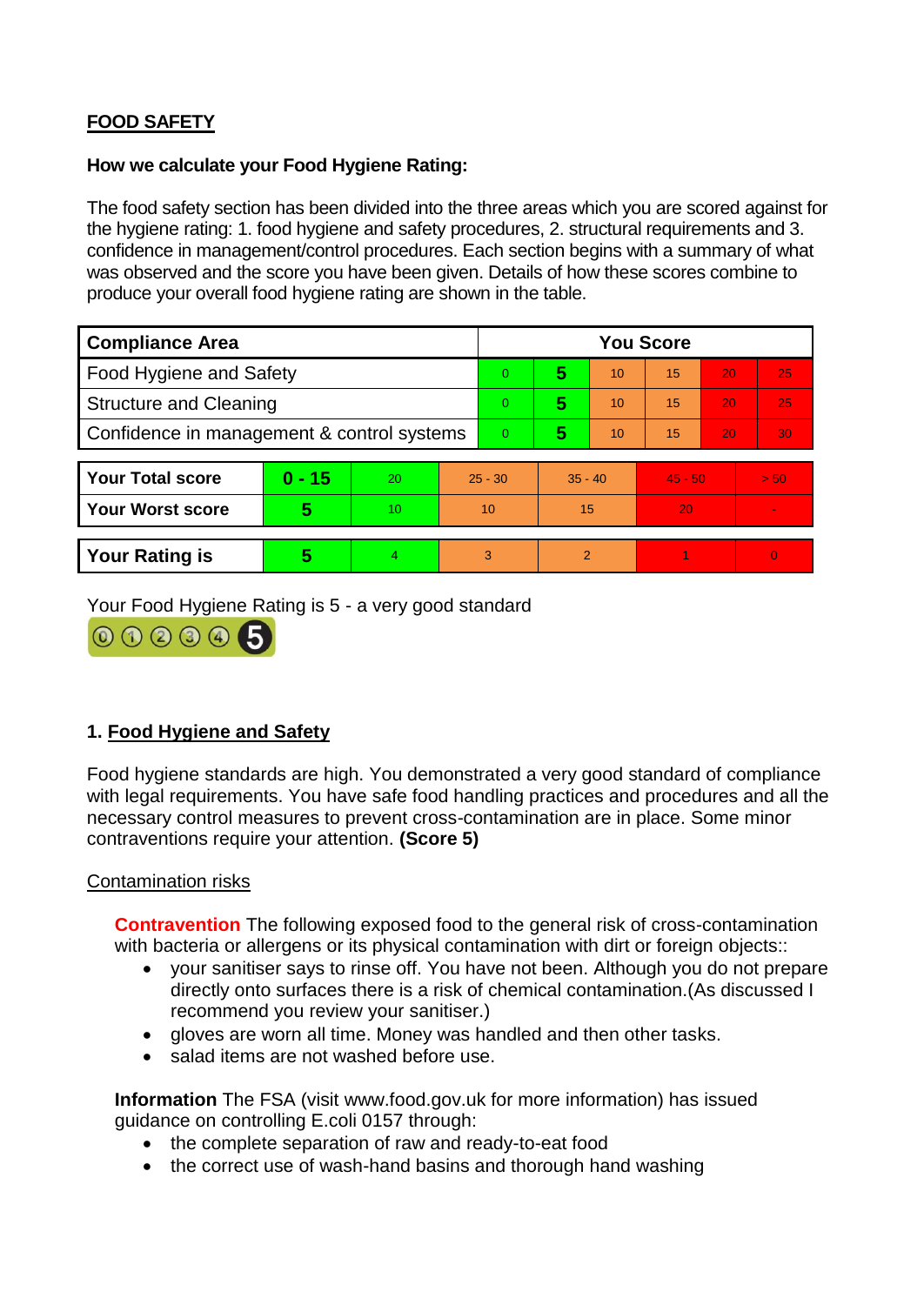- having dedicated equipment (including complex equipment) for raw and ready-to-eat foods
- through 2-stage cleaning and the correct use of sanitisers
- and by controlling the risks posed by soily vegetables.

**Guidance** If equipment and utensils (for example chopping boards, containers and tongs) are to be used for raw and RTE foods, they should be disinfected by heat or an adequate dishwasher cycle (able to reach 80°C for 15 seconds) between uses.

**Guidance** If heat disinfection or a dishwasher is not possible, separate equipment and utensils should be used for handling raw and RTE foods. Such equipment should be easily identifiable (colour coded) must be stored and washed separately.

**Observation I** was pleased you could generally demonstrate effective E.coli 0157 control through the complete separation of raw and ready-to-eat food, the correct use of wash-hand basins and thorough hand washing, having dedicated equipment (including complex equipment) for raw and ready-to-eat foods, through 2-stage cleaning and the correct use of sanitisers, and by controlling the risks posed by soily vegetables.

### Hand-washing

**Recommendation** For extra protection against cross contamination use a liquid soap with disinfectant properties conforming to the European standard BS EN 1499: 1997. This information should be available on the product label or may be obtained from the supplier or manufacturer.

**Observation** Hand washing was managed well and wash-hand basins were well stocked with hand cleaning material.

#### Personal Hygiene

**Recommendation** To further improve personal hygiene I suggest:

- hats be worn.
- full aprons be worn, over tops put on at work.

**Observation** I was pleased to see that standards of personal hygiene were high.

#### Temperature Control

**Recommendation** Infrared thermometers can be used as a simple and speedy way of checking the surface temperatures of hot and cold food, these thermometers can be useful to food businesses so long as they are used bearing in mind that they display the surface temperature of food, or the wrapping on the food, rather than the core temperature.

**Observation** I was pleased to see you were able to limit bacterial growth and/or survival by applying appropriate temperature controls at points critical to food safety and that you were diligently monitoring temperatures.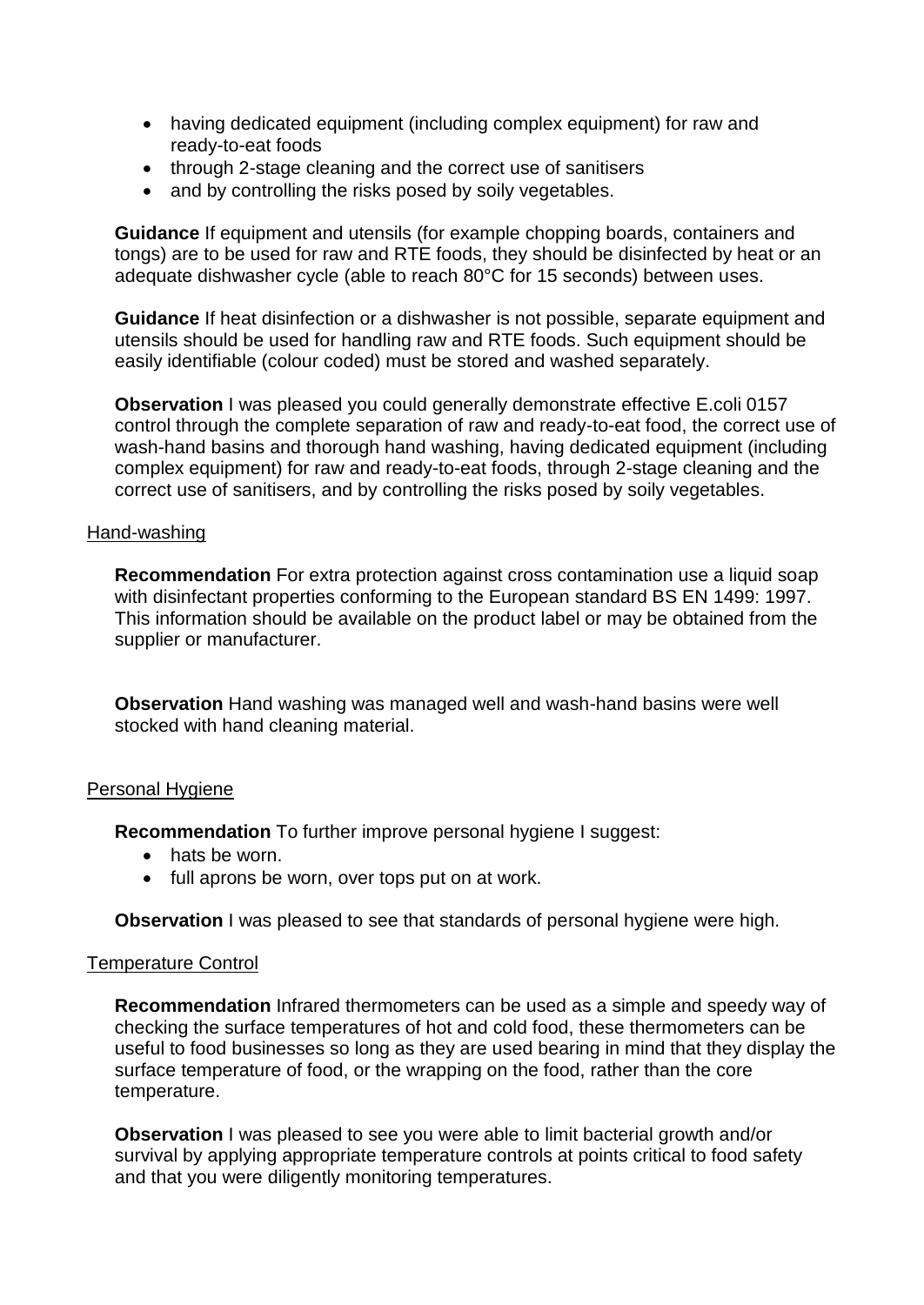**Recommendation** Ensure you make a record of when you calibrate your probe. To aid cooling, rather than covering in cling film or foil, food grade nets are an acceptable alternative.

# Unfit food

**Recommendation** That you date code sandwiches made and on display.

# **2. Structure and Cleaning**

The structure facilities and standard of cleaning and maintenance are all of a good standard and only minor repairs and/or improvements are required. Pest control and waste disposal provisions are adequate. The minor contraventions require your attention. **(Score 5)**

# Cleaning of Structure

**Contravention** The following structural items were dirty and require more frequent and thorough cleaning:

dry cupboard doors.

**Observation** The kitchen had been well maintained and the standard of cleaning was exceptionally high.

**Recommendation** Remove the tray under the dishwasher table as it makes cleaning difficult.

### Cleaning of Equipment and Food Contact Surfaces

**Observation** You had colour-coded equipment on which to prepare food.

### Cleaning Chemicals / Materials / Equipment and Methods

**Contravention** The following evidence demonstrated your cleaning materials, equipment and methods were not sufficient to control the spread of harmful bacteria such as E.coli 0157 between surfaces:

• the contact time was longer than you thought, and you did not know that it needed rinsing off.

**Information** Proper cleaning and disinfection is essential in preventing the spread of E.coli 0157 and other harmful bacteria onto food and food contact surfaces.

**Information** Ensure you use a surface sanitiser that conforms to BS EN 1276:1997 or BS EN 13697:2001. This information should be available on the label or by contacting the manufacturer.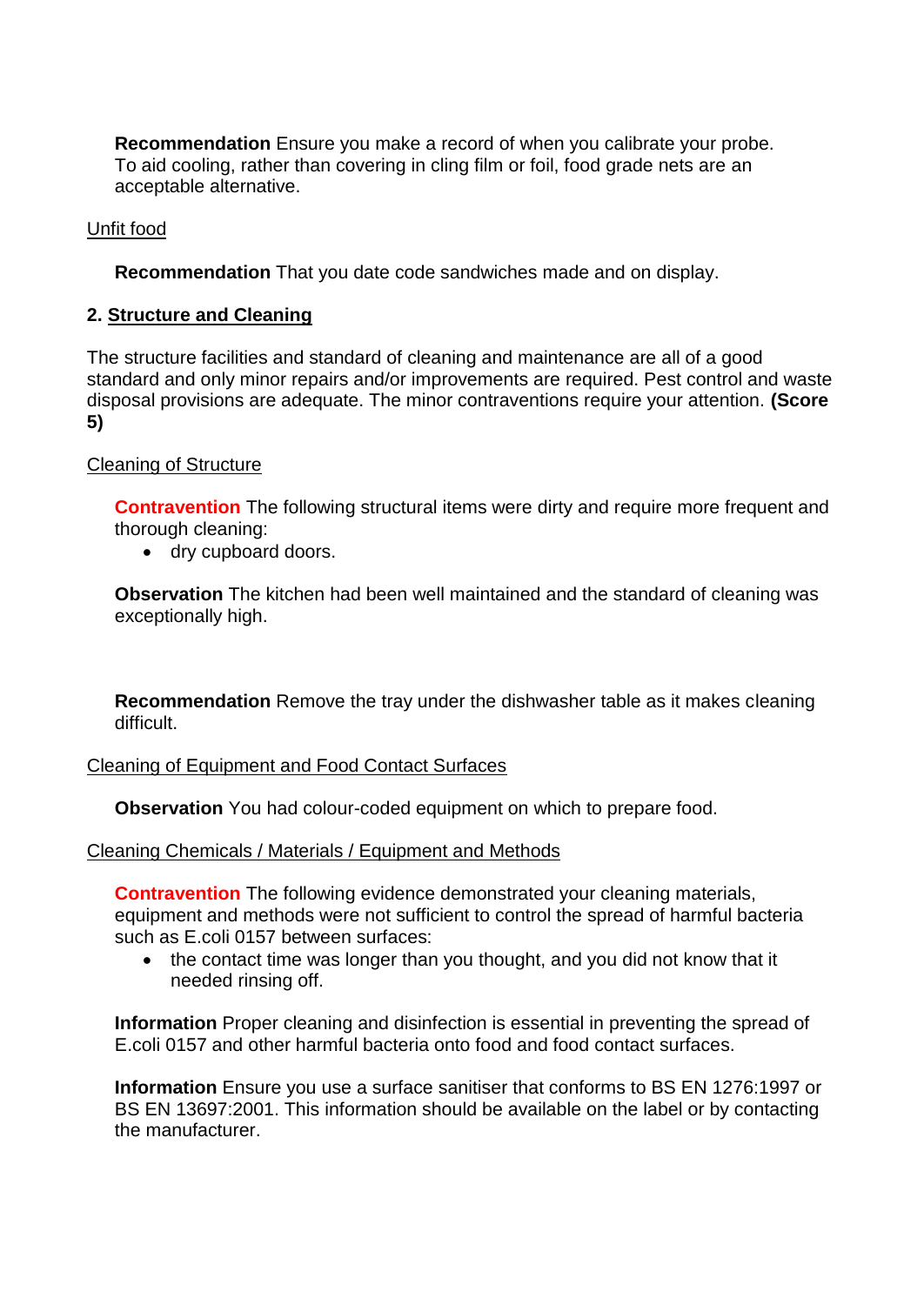**Information** A surface sanitiser may be rendered ineffective if you are not following the correct dilutions or allowing a sufficient time for the product to work (contact time). Always follow the instructions on the product label.

#### Facilities and Structural provision

**Observation** I was pleased to see the premises had been well maintained and that adequate facilities had been provided.

#### Pest Control

**Observation** You have an Electric Fly Killer, and a routine contract which showed the premises to be pest free at the time of inspection.

### **3. Confidence in Management**

A food safety management system is in place and you demonstrate a very good standard of compliance with the law. Your records are appropriate and generally maintained. You have a good track record. There are some minor contraventions which require your attention. **(Score 5)**

### Type of Food Safety Management System Required

**Information** You can download a Safer Food Better Business pack and refill diary pages from the FSA website: www.food.gov.uk/business-industry/caterers/sfbb

**Recommendation** You can buy a printed copy of Safer Food Better Business or a diary refill pack from Coventry City Council use the link on www.norwich.gov.uk/sfbb.

**Observation** Your SFBB/food safety management system was in place and working well. I was confident you had effective control over hazards to food.

**Observation** You were date labelling perishable foods appropriately and could demonstrate effective control over food spoilage organisms.

**Observation** You had colour-coded equipment and effective separation between raw and ready-to-eat food at all stages in your operation.

**Observation** You were monitoring (and recording) the temperatures of your fridges and freezers well as the temperature of cooked/hot-held food and could demonstrate effective systems for controlling bacterial growth and survival.

#### Proving Your Arrangements are Working Well

**Recommendation** Labelling perishable food with the date is must be used or discarded will help you rotate your stock and demonstrates you have effective controls in place.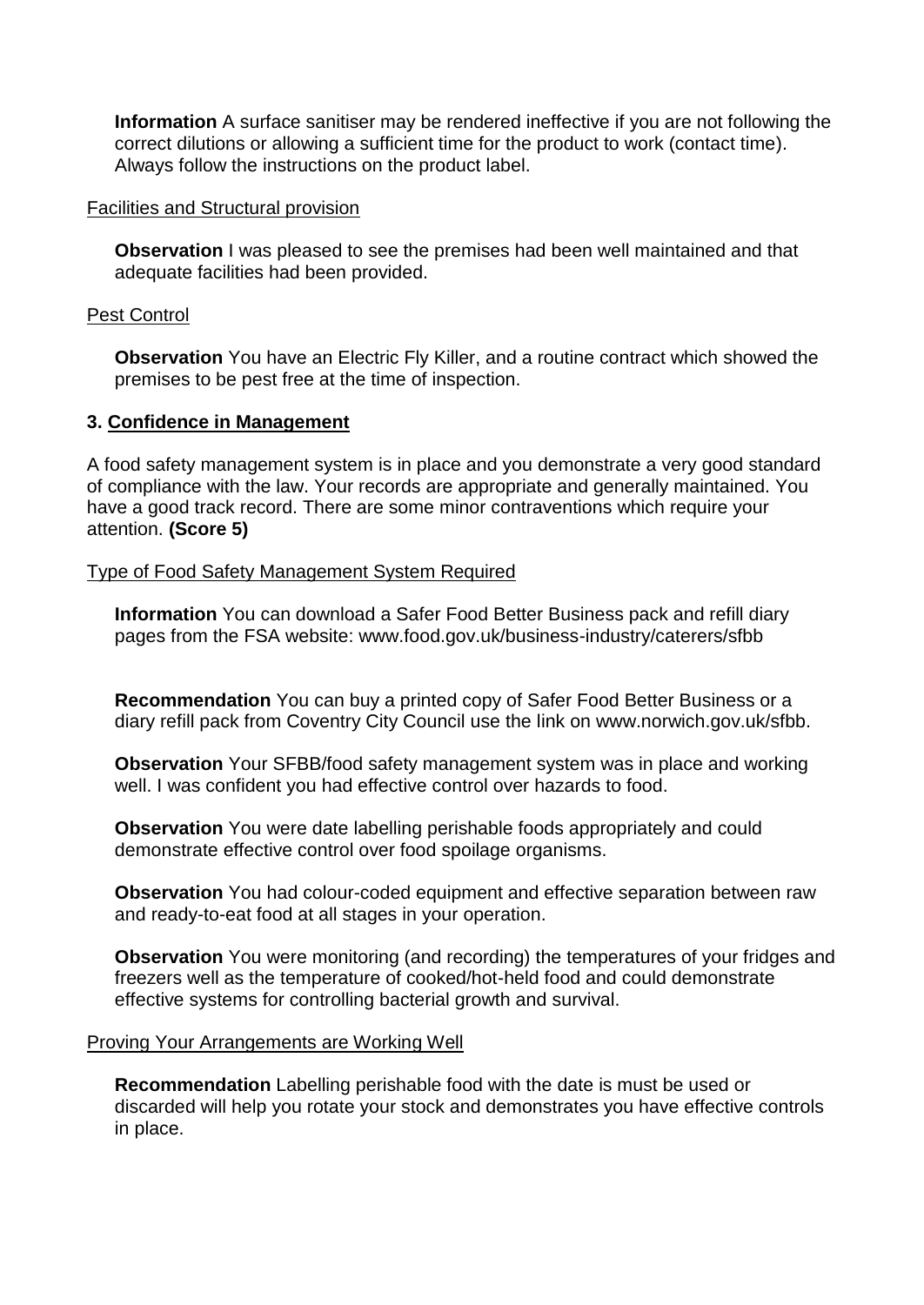### **Traceability**

**Observation** Your records were such that food could easily be traced back to its supplier.

### Waste Food and other Refuse

**Observation** You had measures in place to dispose of waste food appropriately and were employing the services of an approved waste contractor. You have a centralised collection in Anglia Square.

### **Training**

**Contravention** The following evidence indicated there was a staff training need:

not aware of the 30 second contact time.

**Information** You can obtain a list of the training courses we provide on our website www.norwich.gov.uk

**Recommendation** A Level 2 Award in Food Safety in Catering or its equivalent (a 6-hour course leading to the award of a recognised certificate in food hygiene) would be appropriate for your food handlers. Booking details for this course are on our website: www.norwich.gov.uk

**Recommendation** Catering staff should refresh their food hygiene knowledge every 3 years so that they stay up to date with current legislation and good practice. Booking details for this course are on our website: www.norwich.gov.uk

**Observation** I was pleased to see that food handlers and/or managers had been trained to an appropriate level and evidence of their training was made available.

#### Infection Control / Sickness / Exclusion Policy

**Guidance** Public Health England recommends that food handlers known or suspected to be suffering from a food-borne infection or gastrointestinal illness stay away from work until symptom-free for 48 hours.

**Observation** Policies were in place to prevent any infected food handler from contaminating food.

#### **Allergens**

**Legal Requirement** Caterers must provide allergy information on all unpackaged food they sell. Catering businesses include restaurants, takeaways, deli counters, bakeries and sandwich bars etc. The potential for cross-contamination by allergens must also be made known to consumers. In addition food manufacturers must now label allergy causing ingredients on their pre-packed foods. You can obtain more information from the Trading Standards website www.norfolk.gov.uk/abc